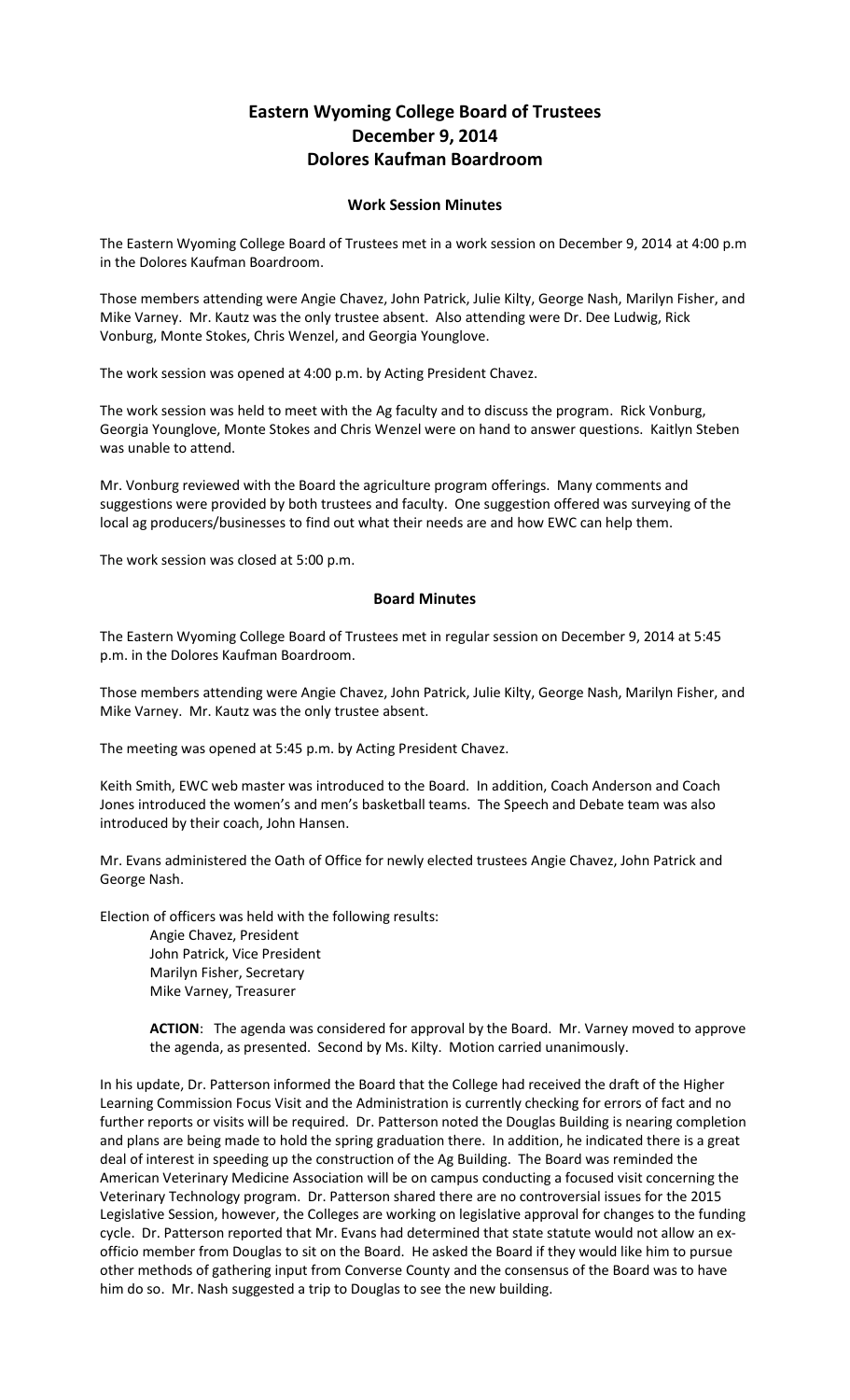**ACTION**: The consent agenda was considered by the Board. Mr. Varney moved and Mr. Nash seconded the motion to approve the consent agenda which included the minutes from the November 11, 2014 meeting and executive session; the November 14, 2014 strategic planning retreat summary; the College Central Network Online Services; the resignation of Director of Institutional Development Oliver Sundby; the designation of depositories at Points West Bank, Pinnacle Bank, First State Bank, U.S. Bank, Platte Valley Bank, Bank of the West, Converse County Bank, and related signatories; the designation of the Torrington Telegram as the College District's official newspaper, ratified change order 4 & 5 for the Lancer Hall Additions, and ratified the computer supplier selection for FY-2015. Motion carried unanimously.

**ACTION**: Mr. Laher presented the financial report. In addition, Mr. Woods reported on the progress of the Douglas Building construction and Keith Jarvis provided an update on other construction projects on campus. Mr. Patrick moved to approve the financial report, as presented. Second by Ms. Fisher and the motion passed unanimously.

**ACTION**: The Board was requested to appoint two Trustees to serve as the Board's representatives to the Wyoming Association of Community College Trustees. Ms. Kilty made a motion to approve the reappointment of John Patrick and Mike Varney. Mr. Nash seconded and the motion carried unanimously.

**ACTION**: The Trustees were informed Trustee Kautz's term on the Foundation was expiring and they were requested to approve a new representative or reappoint Mr. Kautz. Mr. Varney moved to reappoint Trustee Kautz to the Foundation; seconded by Mr. Nash. Motion carried unanimously.

**ACTION**: Trustee Chavez serves as the current Board representative to the Board of Cooperative Educational Services and the Trustees were requested to reappoint Mrs. Chavez or a new representative. Ms. Kilty moved to reappoint Angie Chavez as the Board representative to the BOCES; seconded by Mr. Varney. Motion carried unanimously.

**ACTION**: The Board was informed that from time to time it is necessary for Mr. Laher to sign financial documents under the title of Assistant Treasurer to the Board as required by banking institutions. Mr. Patrick moved and Ms. Kilty seconded the motion to appoint Ron Laher, EWC Vice President for Administrative Services as the Assistant Treasurer to the Board of Trustees. Motion was unanimously passed.

**ACTION**: Architect interviews for the Agricultural Technology Education Center were conducted on December 3. Four firms were interviewed and rated on a matrix provided by the State Construction Management Division. The results of the ratings and fee schedules were as follows: 1) Plan1 Architects, \$485,000; 2) CTA, \$552,050; 3) GSG Architecture, \$539,730; and 4) TSP, 7.5% of the total construction budget. The committee recommended the Board approve Plan1 Architects pending negotiations of contract details. Mr. Varney moved to approve awarding a contract to Plan1 Architects pending negotiations of contract details; seconded by Ms. Fisher. Motion carried unanimously.

**ACTION**: The Board was requested to complete their disclosure statements where they will be kept on file in the President's Office.

Updates were provided by the Faculty Senate and the Veterinary Technology Program. In addition, the offices of Learning, Student Services, and Human Resources also provided updates of their areas.

Dr. Ludwig presented the Workforce Development report and the Integrated Postsecondary Education Data Systems (IPEDS) Data Feedback report. Dr. Ludwig also provided the Trustees with a list of the College's different technical advisory council members.

The Trustees were reminded of the WACCT 2014-15 Awards Ceremony and Legislative Reception scheduled for January 29, 2015. Final details for the Board hosted Open House on December 14, 2014 were discussed.

**ACTION**: At 7:45 p.m., a motion was made by Mr. Patrick to adjourn to executive session to discuss personnel; Mr. Varney seconded. Motion carried unanimously

The regular meeting was reconvened at 8:30 p.m.